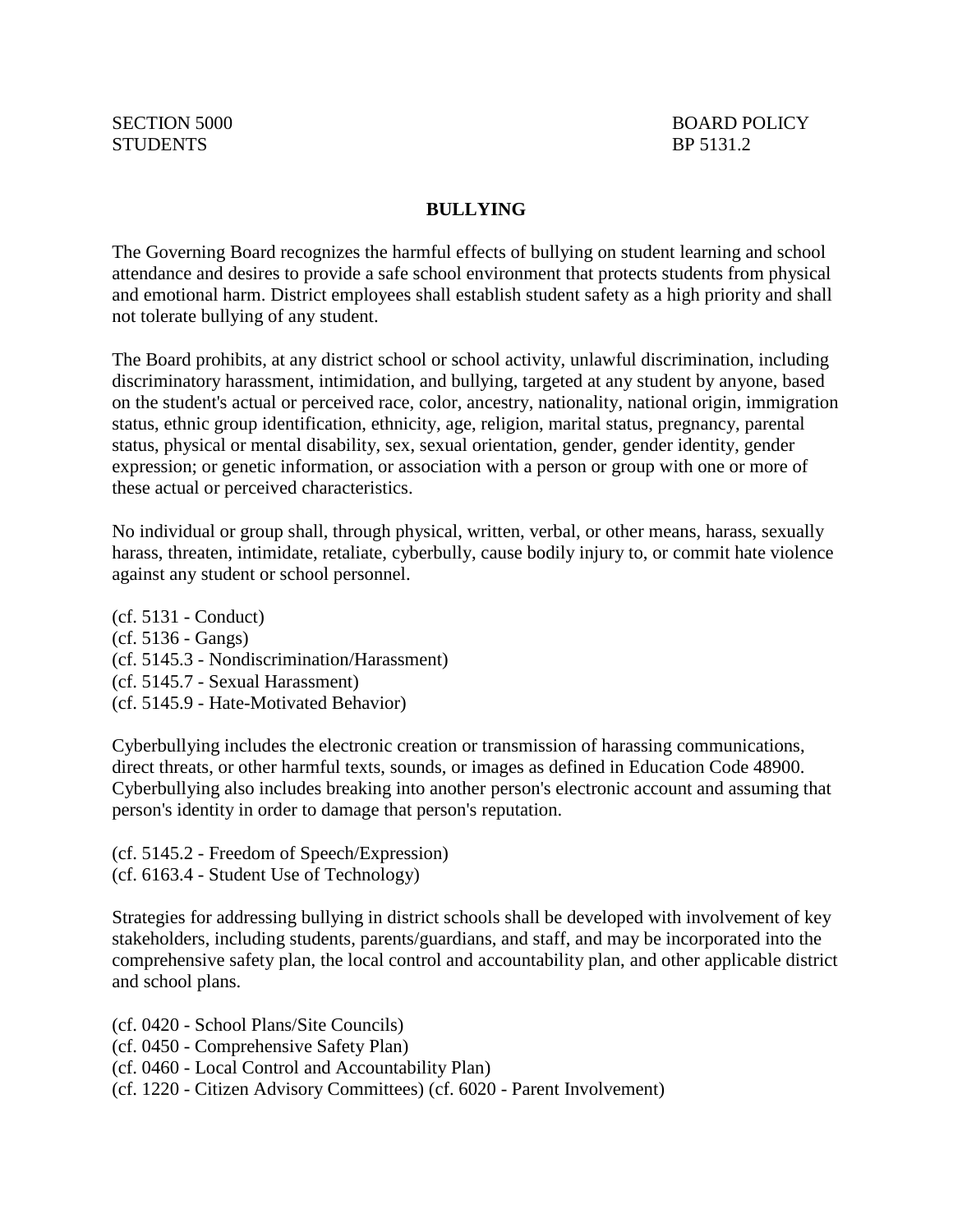As appropriate, the Superintendent or designee may collaborate with law enforcement, courts, social services, mental health services, other agencies, and community organizations in the development and implementation of joint strategies to promote safety in schools and the community and to provide services for alleged victims and perpetrators of bullying.

(cf. 1020 - Youth Services)

# **Bullying Prevention**

To the extent possible, district schools shall focus on the prevention of bullying by establishing clear rules for student conduct and implementing strategies to promote a positive, collaborative school climate. Students shall be informed, through student handbooks and other appropriate means, of district and school rules related to bullying, mechanisms available for reporting incidents or threats, and the consequences for engaging in bullying.

(cf. 5137 - Positive School Climate)

As appropriate, the district shall provide students with instruction, in the classroom or other educational settings, that promotes social-emotional learning, effective communication and conflict resolution skills, character/values education, respect for cultural and individual differences, self-esteem development, assertiveness skills, and appropriate online behavior.

(cf. 6142.8 - Comprehensive Health Education) (cf. 6142.94 - History-Social Science Instruction)

Such instruction shall also educate students about the negative impact of bullying, discrimination, intimidation, and harassment based on actual or perceived immigration status, religious beliefs and customs, or any other individual bias or prejudice.

The Superintendent or designee shall provide training to teachers and other school staff to raise their awareness about the legal obligation of the district and its employees to prevent discrimination, harassment, intimidation, and bullying of district students. Such training shall be designed to provide staff with the skills to:

- 1. Discuss the diversity of the student body and school community, including their varying immigration experiences
- 2. Discuss bullying prevention strategies with students, and teach students to recognize the behavior and characteristics of bullying perpetrators and victims
- 3. Identify the signs of bullying or harassing behavior
- 4. Take immediate corrective action when bullying is observed
- 5. Report incidents to the appropriate authorities, including law enforcement in instances of criminal behavior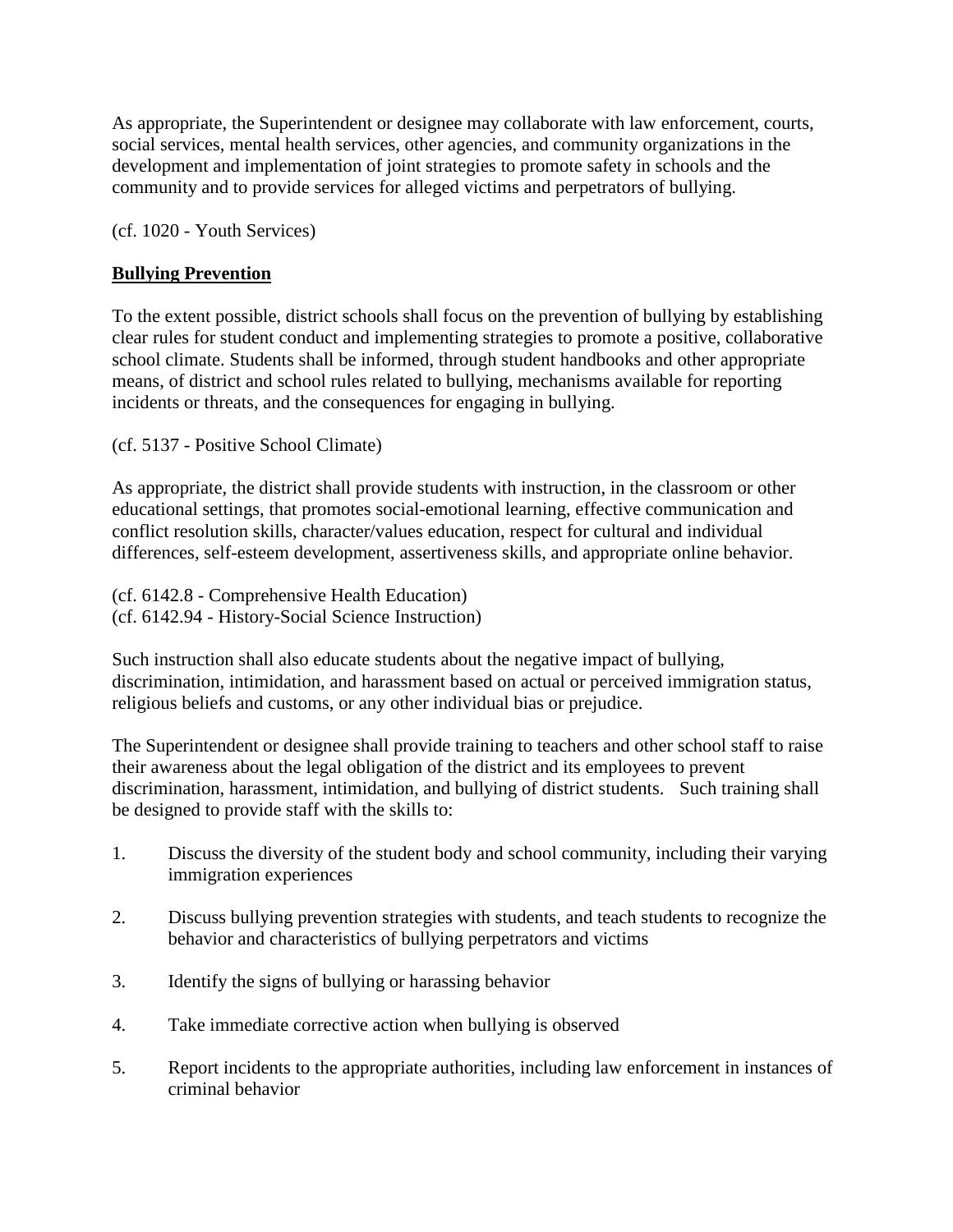(cf. 4131 - Staff Development) (cf. 4231 - Staff Development) (cf. 4331 - Staff Development)

Based on an assessment of bullying incidents at school, the Superintendent or designee may increase supervision and security in areas where bullying most often occurs, such as classrooms, playgrounds, hallways, restrooms, and cafeterias.

## **Intervention**

Students are encouraged to notify school staff when they are being bullied or suspect that another student is being victimized. In addition, the Superintendent or designee shall develop means for students to report threats or incidents confidentially and anonymously.

School staff who witness an act of bullying shall immediately intervene to stop the incident when it is safe to do so. (Education Code 234.1)

When appropriate based on the severity or pervasiveness of the bullying, the Superintendent or designee shall notify the parents/guardians of victims and perpetrators and may contact law enforcement.

The Superintendent, principal, or principal's designee may refer a victim, witness, perpetrator, or other student affected by an act of bullying to a school counselor, school psychologist, social worker, child welfare attendance personnel, school nurse, or other school support service personnel for case management, counseling, and/or participation in a restorative justice program as appropriate. (Education Code 48900.9)

(cf. 6164.2 - Guidance/Counseling Services)

## **Reporting and Filing of Complaints**

Any student, parent/guardian, or other individual who believes that a student has been subjected to bullying or who has witnessed bullying may report the incident to a teacher, the principal, a compliance officer, or any other available school employee. Within one business day of receiving such a report, a staff member shall notify the principal of the report, whether or not a uniform complaint is filed. In addition, any school employee who observes an incident of bullying involving a student shall, within one business day, report his/her observation to the principal or a district compliance officer, whether or not the alleged victim files a complaint.

Within two business days of receiving a report of bullying, the principal shall notify the district compliance officer identified in AR 1312.3 - Uniform Complaint Procedures.

(cf. 1312.3 - Uniform Complaint Procedures)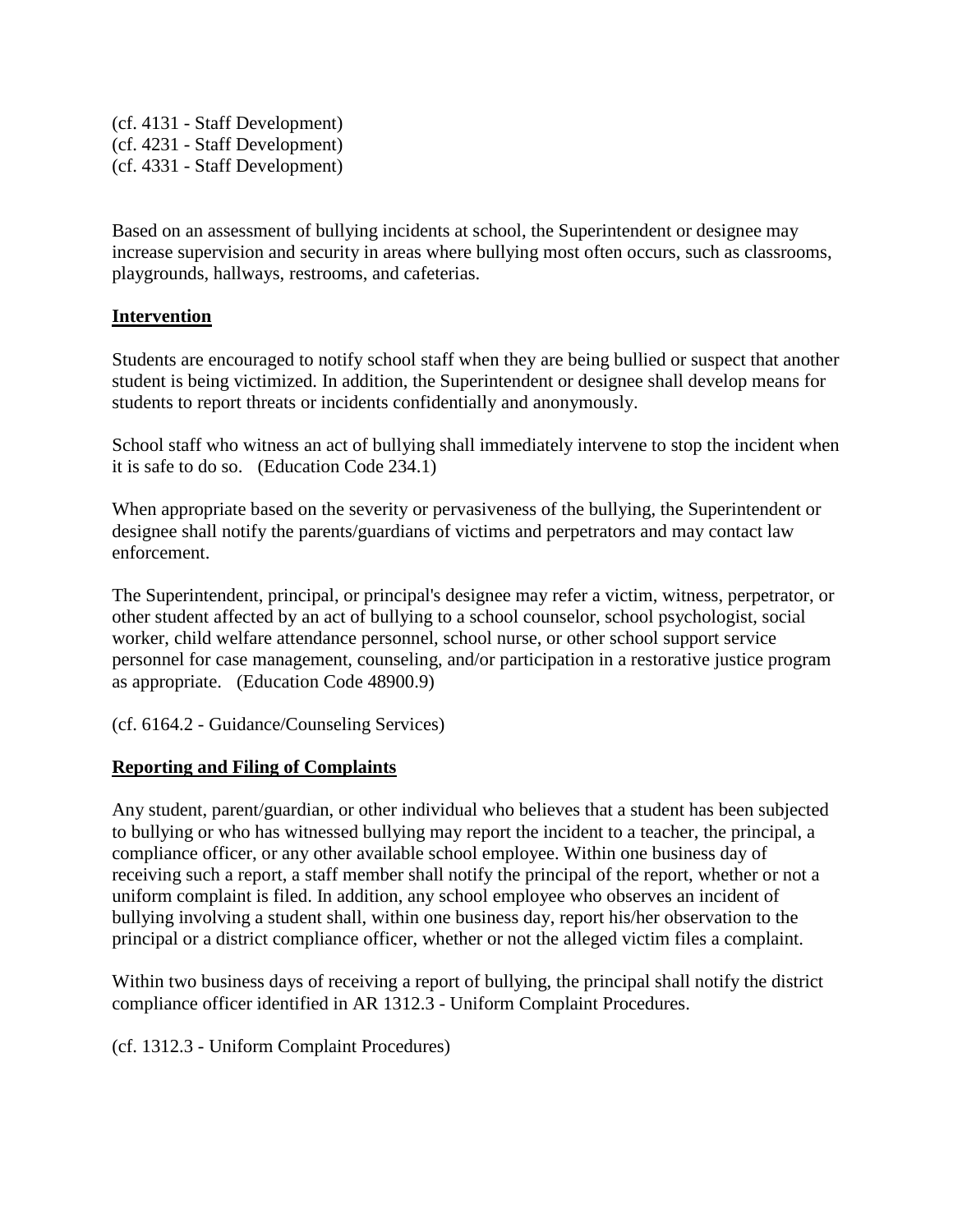When the circumstances involve cyberbullying, individuals with information about the activity shall be encouraged to save and print any electronic or digital messages that they feel constitute cyberbullying and to notify a teacher, the principal, or other employee so that the matter may be investigated. When a student uses a social networking site or service to bully or harass another student, the Superintendent or designee may file a request with the networking site or service to suspend the privileges of the student and to have the material removed.

When a report of bullying is submitted, the principal or a district compliance officer shall inform the student or parent/guardian of the right to file a formal written complaint in accordance with AR 1312.3. The student who is the alleged victim of the bullying shall be given an opportunity to describe the incident, identify witnesses who may have relevant information, and provide other evidence of bullying.

# **Investigation and Resolution of Complaints**

Any complaint of bullying shall be investigated and, if determined to be discriminatory, resolved in accordance with law and the district's uniform complaint procedures specified in AR 1312.3.

If, during the investigation, it is determined that a complaint is about nondiscriminatory bullying, the principal or designee shall inform the complainant and shall take all necessary actions to resolve the complaint.

## **Discipline**

Corrective actions for a student who commits an act of bullying of any type may include counseling, behavioral intervention and education, and, if the behavior is severe or pervasive as defined in Education Code 48900, may include suspension or expulsion in accordance with district policies and regulations.

- (cf. 5138 Conflict Resolution/Peer Mediation)
- (cf. 5144 Discipline)
- (cf. 5144.1 Suspension and Expulsion/Due Process)
- (cf. 5144.2 Suspension and Expulsion/Due Process (Students with Disabilities))
- (cf. 6159.4 Behavioral Interventions for Special Education Students)

Any employee who permits or engages in bullying or retaliation related to bullying shall be subject to disciplinary action, up to and including dismissal.

(cf. 4118 - Dismissal/Suspension/Disciplinary Action) (cf. 4119.21/4219.21/4319.21 - Professional Standards) (cf. 4218 - Dismissal/Suspension/Disciplinary Action)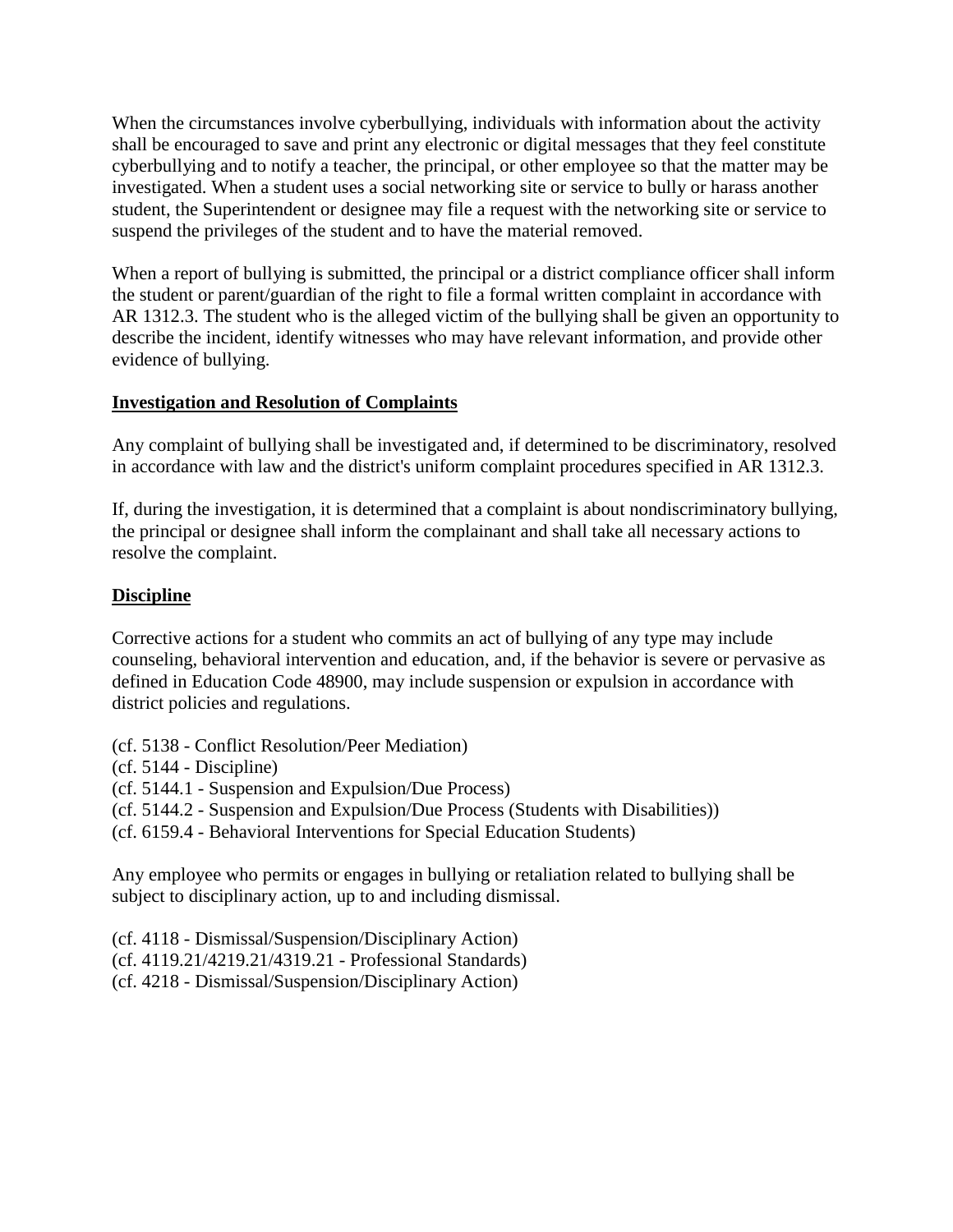Legal Reference:

EDUCATION CODE 200-262.4 Prohibition of discrimination 32282 Comprehensive safety plan 32283.5 Bullying; online training 35181 Governing board policy on responsibilities of students 35291-35291.5 Rules 48900-48925 Suspension or expulsion 48985 Translation of notices 52060-52077 Local control and accountability plan

PENAL CODE 422.55 Definition of hate crime 647 Use of camera or other instrument to invade person's privacy; misdemeanor 647.7 Use of camera or other instrument to invade person's privacy; punishment 653.2 Electronic communication devices, threats to safety

CODE OF REGULATIONS, TITLE 5 4600-4687 Uniform complaint procedures

UNITED STATES CODE, TITLE 47 254 Universal service discounts (e-rate)

CODE OF FEDERAL REGULATIONS, TITLE 28 35.107 Nondiscrimination on basis of disability; complaints

CODE OF FEDERAL REGULATIONS, TITLE 34 104.7 Designation of responsible employee for Section 504 106.8 Designation of responsible employee for Title IX 110.25 Notification of nondiscrimination on the basis of age

COURT DECISIONS Wynar v. Douglas County School District, (2013) 728 F.3d 1062 J.C. v. Beverly Hills Unified School District, (2010) 711 F.Supp.2d 1094 Lavine v. Blaine School District, (2002) 279 F.3d 719